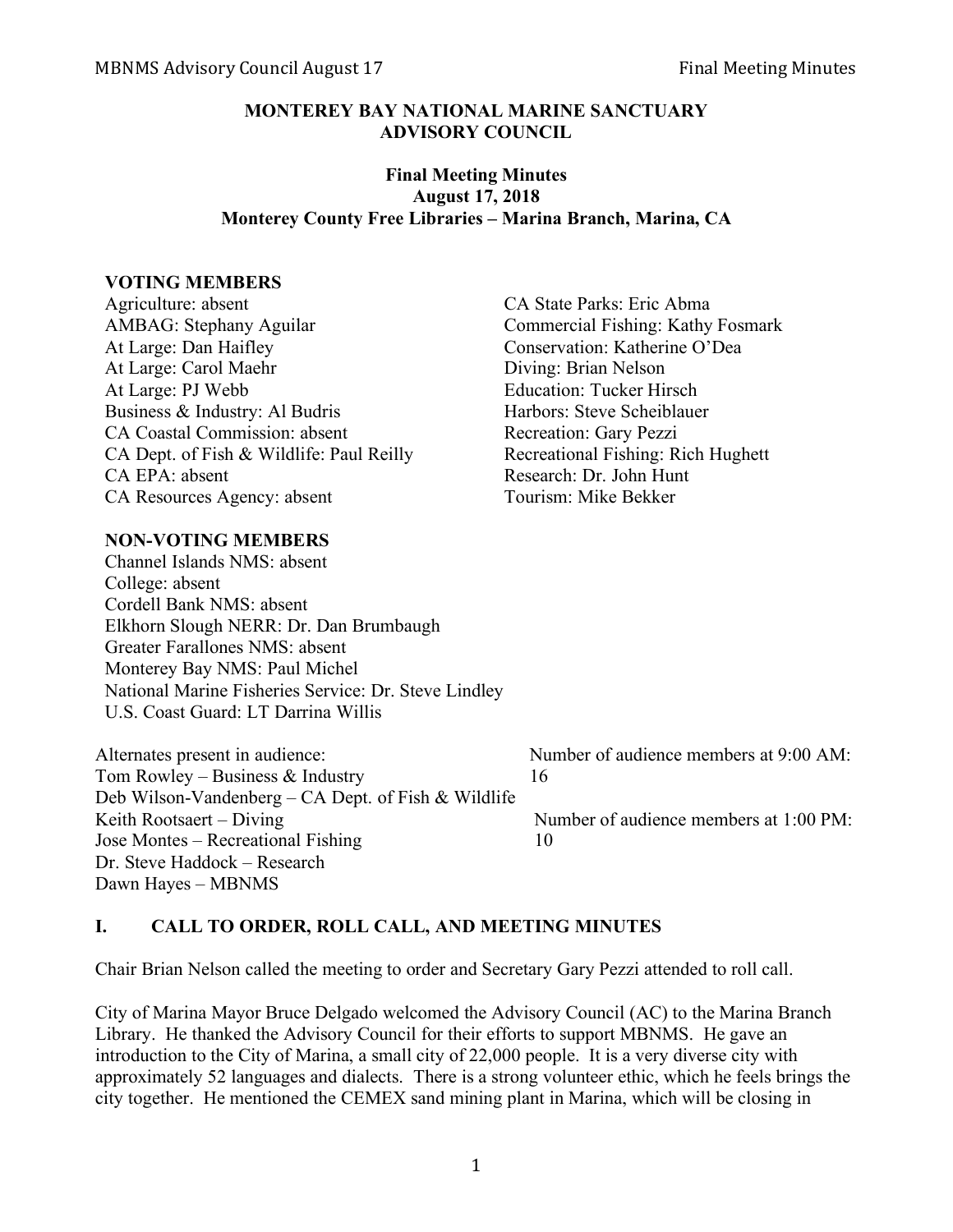2020. Reclamation is to be finished by 2023 with 400 acres turned over to a non-profit organization or government entity as a recreational area.

Mayor Delgado talked about the Monterey Peninsula Water Supply Project. It is his opinion Marina will not benefit from this project and will not be receiving any of the water supply.

He talked about the Fort Ord Recreational Trail and Greenway, a 30-mile greenway costing \$40 million total. It includes \$20 million from countywide sales tax which is expected to leverage another \$20 million. This will create a healthier inland quality of life with more opportunity for people to be connected to the coast.

He mentioned four access points to the dunes/sanctuary within Marina which are great for getting tourists safe and easy access to the beach.

Lastly, he again thanked the Advisory Council for supporting the sanctuary. He believes the Advisory Council is a large part of how we protect and preserve what the sanctuary provides to us all.

## **APPROVAL OF MEETING MINUTES**

Approval of June 15, 2018 DRAFT Meeting Minutes The advisory council approved the June DRAFT Meeting Minutes.

Al Budris introduced a motion to approve the June meeting minutes.

Seconded by Katherine O'Dea.

## **MOTION: Passed**

(Vote: 12 in favor, 0 opposed, 7 abstentions)

## **II. STANDING ITEM: Superintendent Report**

Paul recognized NOAA General Council Attorney-Advisors Marty McCoy and Rachel Ramos for attending the AC meeting and visiting all west coast sanctuaries.

He mentioned a recent vessel grounding, a 66-foot squid boat, just north of Natural Bridges. MBNMS has been there every day overseeing the cleanup effort.

He also mentioned a fantastic and successful science cruise aboard NOAA Ship *Bell M. Shimada*. Chad King will be giving a presentation on that cruise later in the meeting.

Paul is part of a hospitality/recreation and tourism leaders group. The focus is to make Monterey Bay an eco-tourism destination in the US. There will be a Sustainable Hospitality Development Summit in Monterey on January 11, 2019. For more information: http://mbetr.org/

Interviews are currently underway for the Executive Director of the Monterey Bay National Marine Sanctuary Foundation Chapter. This person will focus on fundraising, events and advocacy for MBNMS.

The CalAM desal project is continuing to move forward. A decision by the California Public Utilities Commission to certify the Environmental Impact Report is expected by September 13<sup>th</sup>. MBNMS anticipates the permitting process to continue and anticipates some legal challenges. Paul is working with Steve Ellzey, the co-producer for Your Sanctuary TV on creating sanctuary content through interviewing interesting people and field shots in the sanctuary. The intent is to involve AC members and MBNMS staff. They will be looking to schedule interviews in front of the camera. The interviews will be on local cable access. The goal is to create whole episodes to be sent to cable access channels across the country.

A partnership with US Forest Service (USFS) has been ongoing. They are working on a salmon exhibit covering watersheds, lifecycle, and the importance of terrestrial and ocean protection for salmon. It is a four-panel exhibit. It will be at the Sanctuary Exploration Center in approximately six months when complete. The exhibit will be shared with USFS and their visitor center.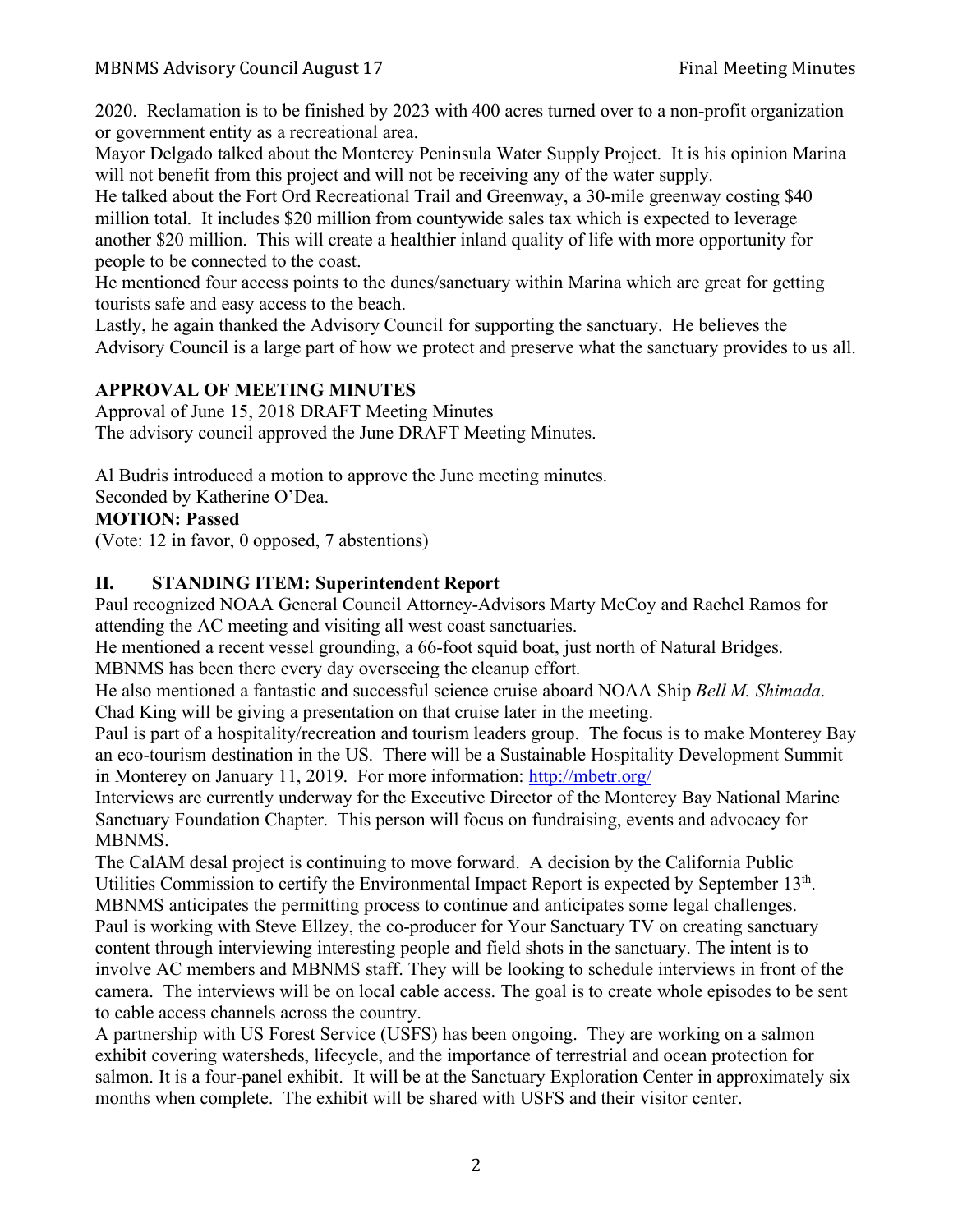Paul gave an overview of the Get Into Your Sanctuary event. A precursor to this event in this region was the Vet Into Your Sanctuary event, an opportunity to get veterans on NOAA R/V *Fulmar* to experience Monterey Bay and science conducted on board. They were able to participate in various science experiments, practice using the Whale Alert app and saw many marine mammals. Congressman Jimmy Panetta was there for the first of two cruises. The following weekend was Get Into Your Sanctuary Day and was celebrated at the Sanctuary Exploration Center (SEC) and the Coastal Discovery Center (CDC). At the SEC, there were talks in the theater and various vendors talking to the public about how they can experience the sanctuary. The SEC saw between 600-700 visitors. At the CDC there was a whale talk, a pier exploration program and plankton tow, information about shore whaling, a scavenger hunt for kids and kayaking with Cal Poly students. Lastly, Paul announced the Ocean Fair is scheduled for August  $25<sup>th</sup>$  in San Simeon. There would be various talks, informational booths and activities for kids.

# **III. PUBLIC COMMENT FOR ITEMS NOT ON THE AGENDA**

None

## **IV-a. STANDING ITEM: Member Announcements**

Katherine O'Dea, Conservation primary: Save Our Shores' is celebrating its 40<sup>th</sup> anniversary with a very special Toast the Coast Benefit and Gala at the Monterey Bay Aquarium on Sept. 22nd. Congressman Jimmy Panetta will speak. Dan Haifley will be recognized for his incredible career as he prepares to retire at the end of the year. All are warmly invited to attend.

Save Our Shore's co-hosted a forum with the Moss Landing Marine Labs titled: Pathways to Responsible Aquaculture in California. This two-day event (August  $10<sup>th</sup>$  and  $11<sup>th</sup>$ ) was an invitationonly event that drew 140 participants including representatives from state and federal government agencies, environmental non-profits and other NGOs, academia, existing aquaculture businesses, hopeful aqua culture entrepreneurs, investors, and interested citizens. Notable presenters included Secretary of Natural Resources, John Laird and Assembly member Mark Stone, both of whom talked about the promise and potential of aquaculture from a number of different perspectives and expressed general support for finding a way to promote responsible aquaculture in CA. There was a lot of information from experts presented over the two days detailing the current state of aquaculture in California and elsewhere including the potential for positive and negative impacts of developing the sector further in the state and a session on August  $11<sup>th</sup>$  dedicated to exploring what may be possible in our Monterey Bay National Marine Sanctuary with presentations from Paul Michel, MBNMS Superintendent and Mark Silberstein, Executive Director of the Elkhorn Slough Foundation. All presentations during the event were live streamed and recorded, the links to which can be found here for the agenda and proceedings: https://www.mlml.calstate.edu/aquaculture/pathways-towardresponsible-aquaculture-in-california-august-2018/ and https://caseagrant.ucsd.edu/events/pathwaystoward-responsible-aquaculture-in-california

Dan Haifley, At-Large primary: thanked everyone who worked to salvage the fishing vessel Pacific Quest, which went hard aground in the tidal area off Seymour Center north of Santa Cruz. US Coast Guard, Monterey Bay National Marine Sanctuary, California Department of Fish and Wildlife, County Sheriff and Santa Cruz Harbor Patrol.

O'Neill Sea Odyssey's Board has hired Cyndi Dawson, of California OPC, as our new Executive Director. She will be Assistant Executive Director starting October 3 and will take over as Executive Director when I retire on December 31.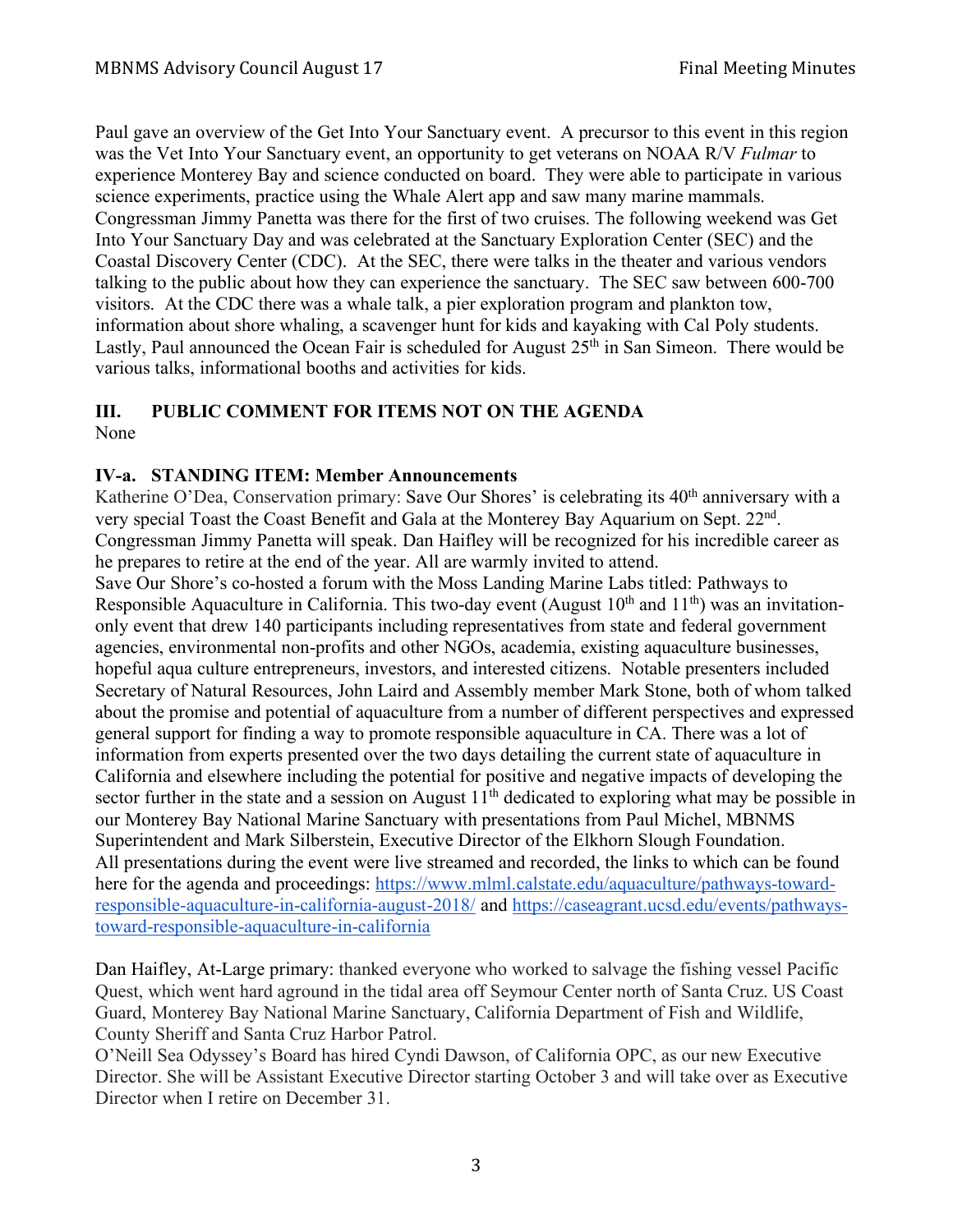## MBNMS Advisory Council August 17 Final Meeting Minutes

September 22, 7 am - 4 pm, SC County Govt Center parking lot - VW bus show called Santa Cruz Dub'n will benefit O'Neill Sea Odyssey

Carol Maehr, At-Large alternate: in a continuing effort to understand how cruise ship discharge monitoring is carried out, Carol read pages 277 through 280 of the Cruise Ship Discharge Action Plan from MBNMS' 2008 Management Plan. It appeared to her to be a thorough plan and includes communication with cruise ship companies. Strategy CS-2, activity 2.2 states "Standard reporting requirements will include standard documents for all cruise ships visiting MBNMS (vessel logs, printouts from holding tanks, etc.)" Carol asked again that the AC be able to review these documents. So far, the documents seem to not be available. Perhaps an evaluation at this time of how the action plan has been implemented over the last ten years would be in order, including estimated costs. Two questions being: If the Coast Guard does the inspections what are MBNMS' expenses and what role does or did Scott Kathey play?

Paul Reilly, CA Dept of Fish & Wildlife: recreational California Halibut fishing during June and July in Monterey Bay had the highest success rate in the past 5 years. Our California Recreational Fisheries Survey samplers observed a significant number of fish just over the legal size minimum of 22 inches, indicating a pulse of recruitment to the fishery by Halibut which are likely 3 to 5 years old, based on our ageing studies. Samplers also saw a wide size range of Halibut, up to 43 inches and 40 pounds.

Beach fishing Monterey County anglers noted that many of the productive beaches for surfperch and Striped Bass were unfishable for extended periods due to concentrations of drift algae and surf grass fouling hooks on Monterey, Seaside, and Marina sandy beaches. This beach wrack included kelp holdfasts, which may have been weakened by a combination of Purple Sea Urchin grazing and large swells.

In order to protect recovering populations of Yelloweye Rockfish, which are still considered overfished, the Department announced new recreational fishing restrictions that will take effect for groundfish beginning August 25, 2018 in waters north of Point Conception to the Oregon/California state line. In our management area, defined as Pigeon Point to Point Conception), take will be prohibited seaward of the 40 fathom (240 feet) depth contour through Dec. 31. It was previously allowed out to 50 fathoms.

#### Coastal Pelagic Species (CPS)

Updated landings for CPS in California can be found through this link:

https://nrm.dfg.ca.gov/FileHandler.ashx?DocumentID=154299&inline

The 2018/19 fishing year for Pacific Sardine is closed but vessels are allowed to land 40% sardine in their CPS loads until total incidental landings reach 2,000 mt. In the Monterey Bay area, in June and July, the amount of Market Squid landings fluctuated daily from huge to just a few tons, determined for the most part by weather. In August, there have been virtually no landings in Monterey and Moss Landing. Recently, consistent Market Squid landings in Half Moon Bay have drawn many vessels up there; however, this week an enormous and dense bloom of jellies forced all the boats back into port. Northern Anchovy landings in the Monterey Bay area, and Moss Landing especially, have been very consistent for the last couple of months until recently. A massive aggregation of anchovy kept a few vessels busy through June and July, but it has begun to disperse and become less predictable, and landings have dropped to none this week. Statewide, a total of 11,492.4 mt (46 %) out of the 25,000 mt Annual Catch Limit for Northern Anchovy in 2018 have been landed.

Stephany Aguilar, AMBAG primary: no new announcements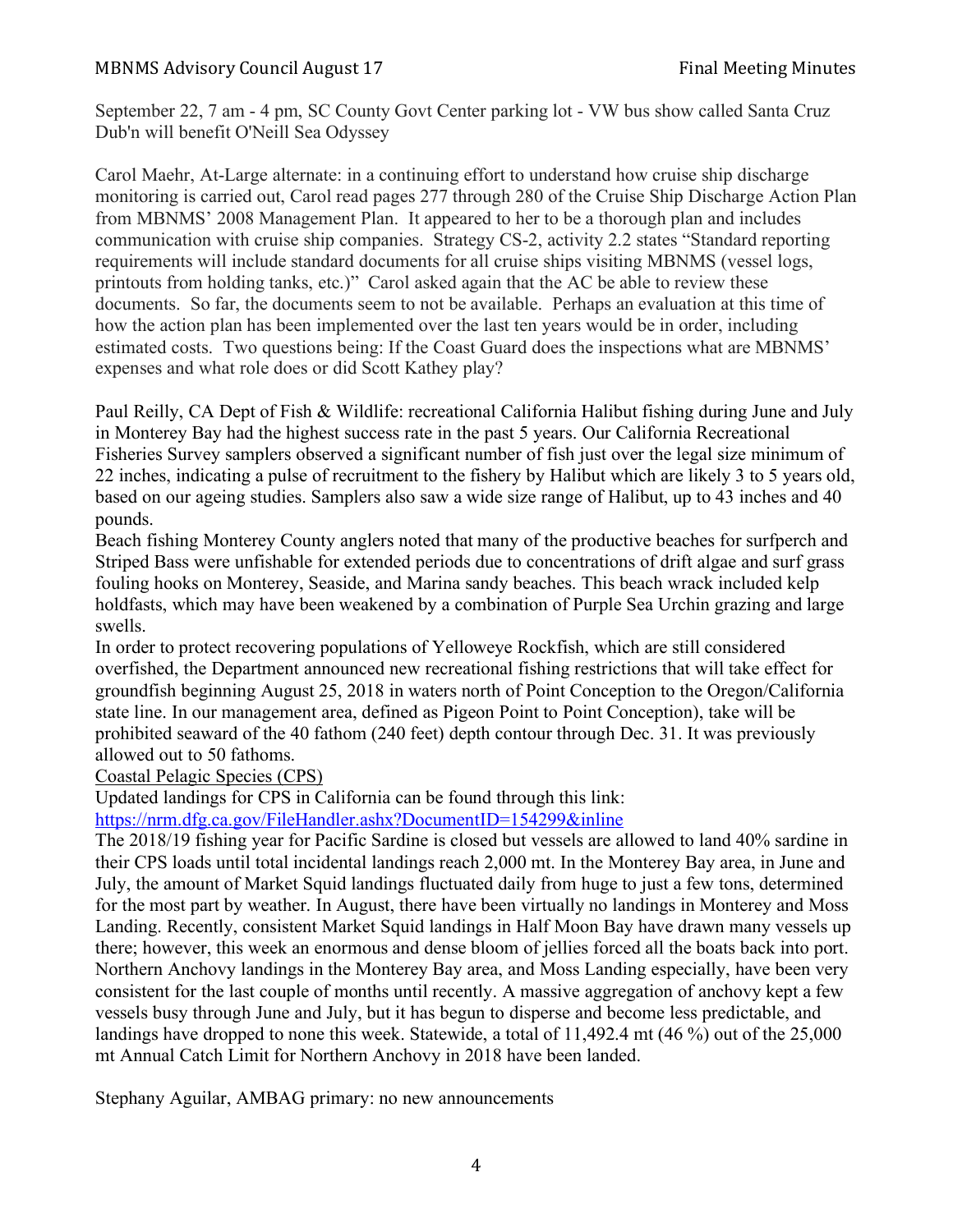Kathy Fosmark. Commercial Fishing primary: the crab task force is working to develop plans to minimize impacts from crab gear in Washington, Oregon, and California. They are working towards positive changes. Motivation and opportunity to look at alternative gears including crab pots without ropes, done with GPS, is very expensive though.

There is currently a bill in legislation, SB-1017, that would affect the drift gillnet fishery. It would sunset that fishery in 2023. Fishermen have brought up some problems with the bill. Fishermen feel coerced into selling out and fair market trade is not being offered. The bill would transition the fishery to deep-set buoy gear. It will go through if Governor Brown signs the bill.

Eric Abma, CA State Parks alternate: mentioned an issue State Parks is facing at Point Lobos, there is not enough parking and it is overrun with people. A senior planner did a restoration of the south shore, the trails were so poorly defined and the area was degraded. Large amounts of vegetation were gone. 300,000 yards of soil were brought in and it looks great now.

Also, in last phases of Carmel Area General Plan, a long public process that started in 2012. Draft EIR is available on parks.ca.gov. Public comment is open through October  $1<sup>st</sup>$ . Last public meeting will be September 10<sup>th</sup> at Rancho Cañada.

State Parks received funding from Ocean Protection Council and is looking to hire a seasonal interpretive specialist to highlight MPAs with a focus on Point Lobos.

School programs will start in the Fall with a focus on whale watching and natural resources. Whales and citizen science program for local schools. First year there will be only twelve programs.

Dr. Dan Brumbaugh, ESNERR alternate: at the last meeting, he mentioned a large 66 acre tidal marsh and grassland restoration effort at Hester Marsh on the south side of Elkhorn Slough (near Moonglow Dairy). The geo-engineering phase of that was just completed last week when the construction crew breached the temporary containment levees and a high tide brought water back into the marsh. Now the biological phase of the restoration is spinning up. We also recently submitted a new grant proposal to support the next restoration effort.

Elkhorn Slough has recently been designated as a Wetland of International Significance under the Ramsar Convention, the 39th such designation in the US. ESNERR will be having a small ceremony on Oct 5th to celebrate, with various local political leaders, including Rep. Jimmy Panetta, Asm Mark Stone, and representatives from state and federal agencies, scheduled to be in attendance. Building on Katherine O'Dea's comments about the recent conference, Pathways towards Responsible Aquaculture in CA, he commended Save Our Shores, MLML, and CA Sea Grant for a dense, diverse, and thought provoking conference.

Building on Paul Michel and Dan Haifley's comments about the fishing boat grounding near Natural Bridges, he also acknowledged all the work that UCSC's Long Marine Lab and the UC Natural Reserve System have devoted to the initial response and clean up effort.

Gary Pezzi, Recreation primary: to tie in with other seat observations and comments on new visitors to the coast that have no idea how to drive it, or safely visit it, I added a tidbit of coastal, beach knowledge. That being that during this time of the year waters and beaches can look calm. However, there will be occasional south swell events that hit the coast. Different than late fall and Winter swells which show themselves more consistently and with some warning...southerly summer swells come in sets (sometimes 4-12 waves each) but spaced 15-35 minutes apart. Those not aware of these spaced out pulses can be taken by surprise and swept into the ocean if not careful and observant while at the beach. Share with your constituents!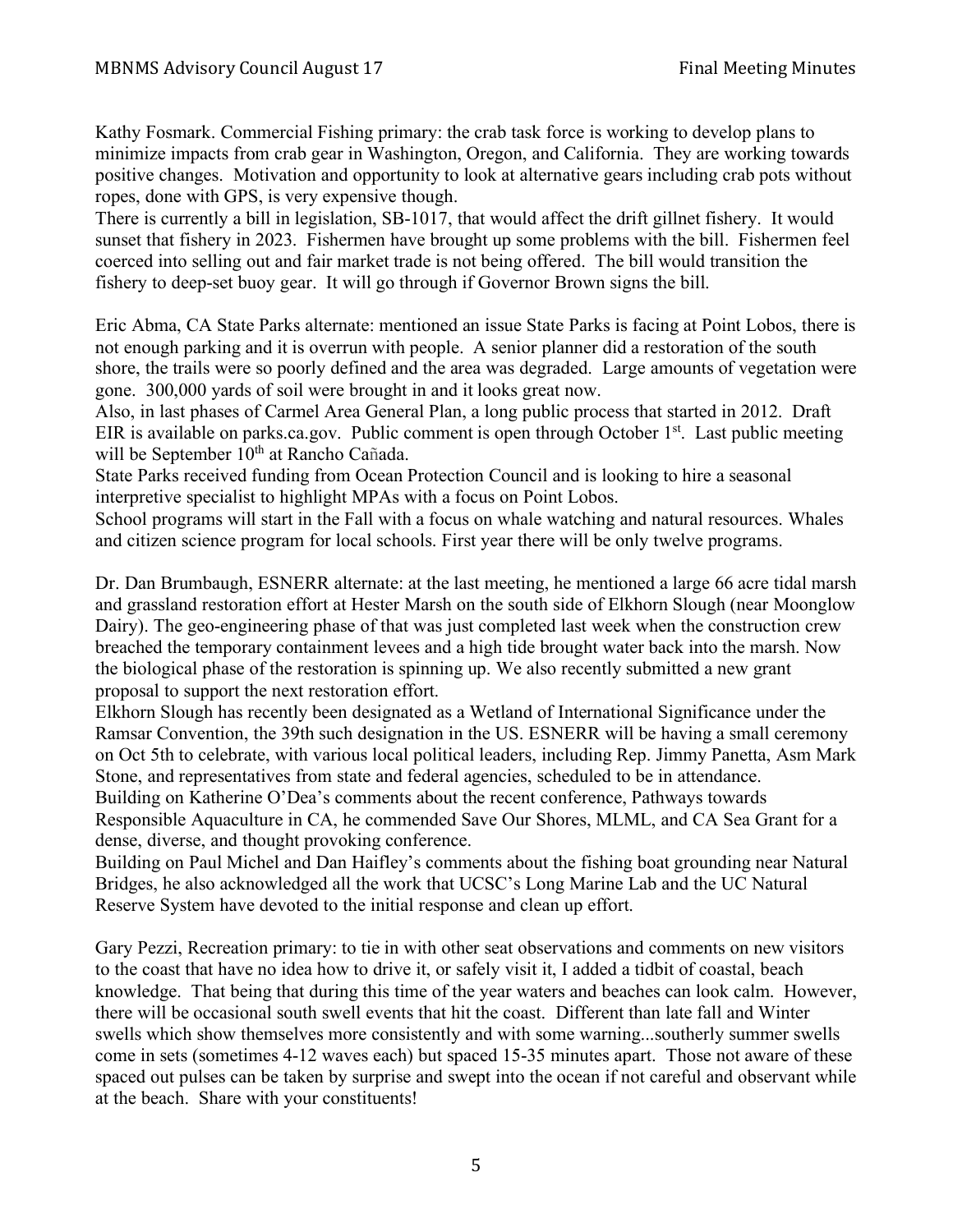Brian Nelson, Diving primary: gave a presentation to the Aqua Tutus Diving Club. Forty-three members were present and had great questions. The Monterey Shootout, an underwater photography competition, just finished. There were 165 participants. The dive newsletter was distributed and reached over 2,000 emails with a 32% open rate. Another presentation is scheduled with San Jose Flipper Dippers on September 19<sup>th</sup>. Lastly, they have not yet received word from CDFW on the urchin culling request.

PJ Webb, At-Large primary: the southern region is going through a medium natural deposition of tar event. Oiled birds are showing up. Thanks to BeachCOMBERS they had an early warning. There is a good history of what natural deposition looks like.

Highway 1 has been re-opened. Tourism and businesses are doing well but Highway 1 is treacherous. Be careful.

Possible new agenda item for the AC to consider. Other ACs are starting to weigh in and draft letters on the Department of Interior's reinterpretation of the Migratory Bird Treaty Act and incidental take of birds.

Dr. Steve Lindley, NMFS primary: the Gulf of Maine Research Institute, in collaboration with NMFS, is offering training on fisheries science and management in Santa Cruz and Portland in September and October. You can apply online: https://www.gmri.org/fisheries-convening/mrepwest/apply

Mike Bekker, Tourism primary: recently in a local big box grocery store, advertised Atlantic salmon labeled "via Chile" was pulled from the shelves when asked about it.

Next week 2018 Concours d'Elegance is coming up. Monterey Bay will be very busy.

Last month the Feast of Lanterns occurred in Pacific Grove. About 10,000 people attended.

Suggested MBNMS have a banner up at the stage in the future.

Pacific Grove just approved a new 116-room hotel near the library.

Round-Up has been a big issue in the news recently. Has been found in Quaker Oats. Should this be an agenda item in the future?

Rich Hughett, Recreational Fishing primary: Paul Reilly and Rich have participated in the California Collaborative Fisheries Research Program the past few years This program started on the central coast twelve years ago and has since expanded throughout the state. The goal is to review on an annual basis the effectiveness of MPA system. Rich suggested a possible future agenda item having Jen Chiu, the statewide coordinator, give a presentation on the work this research program has done.

Dr. John Hunt, Research primary: no new announcements

Tucker Hirsch, Education primary: Annual Coastal Cleanup Day - Sept 15. Looking for a few more site captains. Spread the word and then we will be looking for lots of public volunteers on the day of. We host about 70 sites on this day. This is part of a Statewide effort. In 2017, 66,535 volunteers removed 839,632 lbs pounds of trash and recyclables from California's beaches, lakes, and

waterways.

Sanctuary Stewards Training - October. We are open to taking volunteers through our training - 4 2 hour trainings over the course of the month. Especially excited for volunteers living in and/or willing to serve in the Monterey region.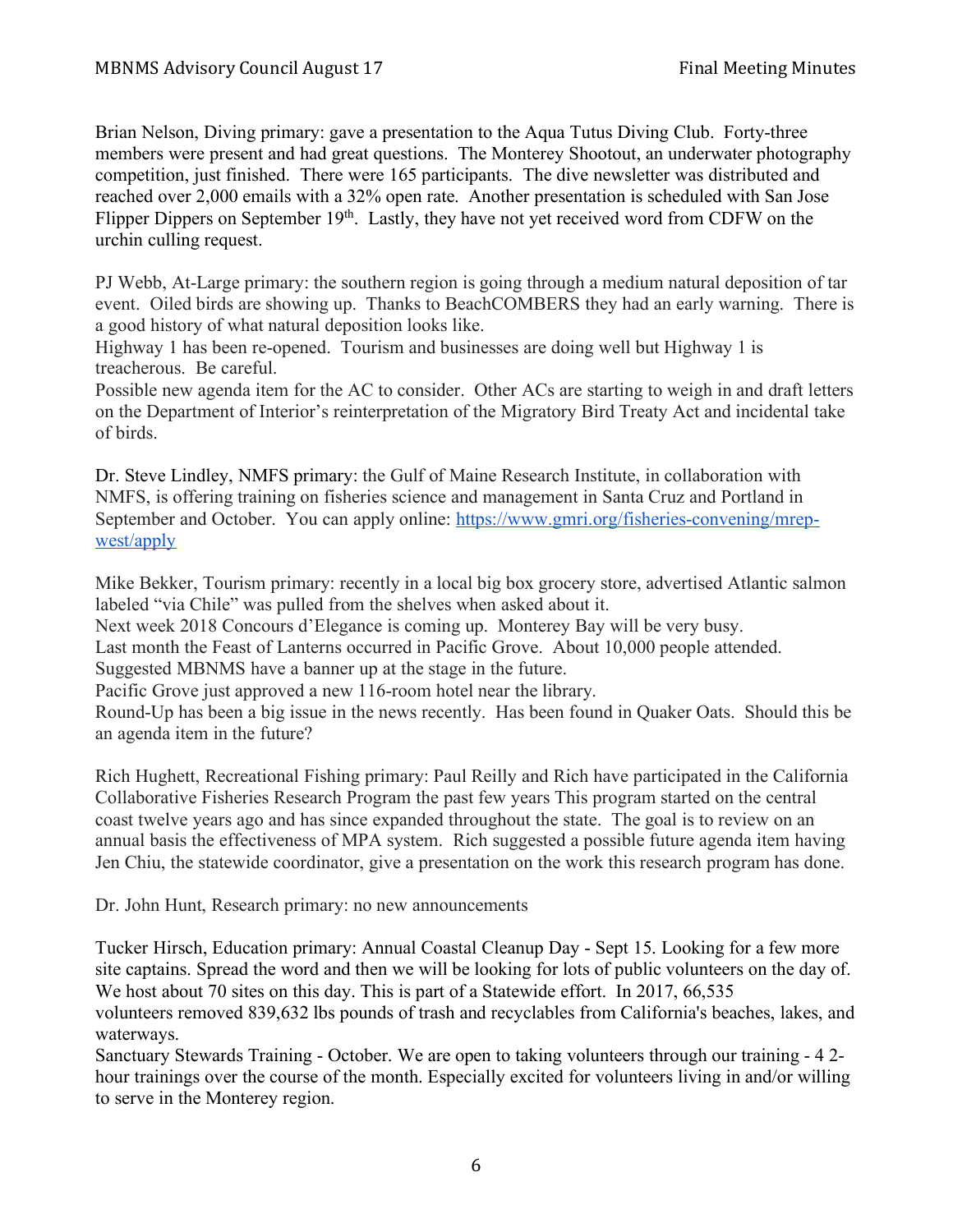## MBNMS Advisory Council August 17 Final Meeting Minutes

SC County and PVUSD are making huge headway in partnering Environmental Education (EE) providers with school teachers, with the goals of (1) getting kids outside; (2) increasing teachers' confidence in and ability to teach the NGSS; (3) better integrating meaning EE into the curriculum. New science textbooks with the new science standards are entering classrooms this fall, and they include the CA Framework's Environmental Concepts and Principals, and are often focused on local phenomenon - i.e. biodiversity in the kelp forest as opposed to coral reefs. This is really great news for educating all CA students in CA ecosystems.

LT Darrina Willis, US Coast Guard alternate: no prepared announcements but is aware there is interest in Coast Guard regulatory role over cruise discharges, prevention and response. Will work with a representative from the district prevention office to get a presentation for the October AC meeting.

Al Budris, Business & Industry primary:

Based on the 2014 Survey, the following is expected for Monterey Car Week 2018

|  | 1. Total event attendees:                                   | 85,000 (expected over 100k for 2018)                 |
|--|-------------------------------------------------------------|------------------------------------------------------|
|  | 2. Economic Impact:                                         | \$53.6 million                                       |
|  | 3. Spending / Out-of-Town Attendee:                         | \$687.93 per day                                     |
|  | 4. Monterey County Resident:                                | Nearly 60% of attendees are from outside of MoCo     |
|  | 5. Total Nights in MoCo:                                    | 41% stayed 5 or more nights with average stay of 4.4 |
|  | nights                                                      |                                                      |
|  | 6. Car Week Events Attended:                                | RM Auction-32%; Pebble Beach Tour d'Elegance-25%;    |
|  | Rolex Motorsports Reunion-25% and Pebble Beach Concours-18% |                                                      |
|  | 7. Demographics/Gender                                      | Male-64%; Female-31% and No Answer-5%                |
|  | 8. Demographics/Average Age:                                | 49 years                                             |
|  | 9. Demographics/Annual Income:                              | \$115,187                                            |
|  | 10. Demographics/Ethnicity:                                 | Caucasian-65%                                        |
|  | 11. Demographics/Education:                                 | College Degree or More-63%                           |
|  |                                                             |                                                      |

Steve Scheiblauer, Harbors - Monterey: there are vast schools of anchovy along the coast. This can be a problem for harbors, which in the past have seen large schools enter the harbor and die due to consuming all the oxygen.

Offshore aquaculture will involve harbor infrastructure. Offshore pens will be complicated and could be controversial. Katherine O'Dea's remarks at a recent aquaculture conference on the precautionary principle were insightful and deserve further discussion.

Tom Rowley, Business & Industry alternate: just read an article in the San Francisco Chronicle about seven northern counties in California, including Santa Cruz County, listed as high risk for wildfires. 50% of all the housing in Santa Cruz County is considered high risk. Monterey County was not included in the study, however, we aren't out of the fire season. His concern is what impacts the coast and sanctuary will face from all these fires. He suggested this as a future agenda item.

Keith Rootsaert, Diving alternate: completed a Reef Check Big Sur expedition surveying sites from Big Sur to Cambria and reports healthy kelp forests at Point Sur and Andrew Molera. They went ashore at the San Simeon Exploration Center and found it looked like the presentation at the Cambria MBNMSAC meeting, but it was closed.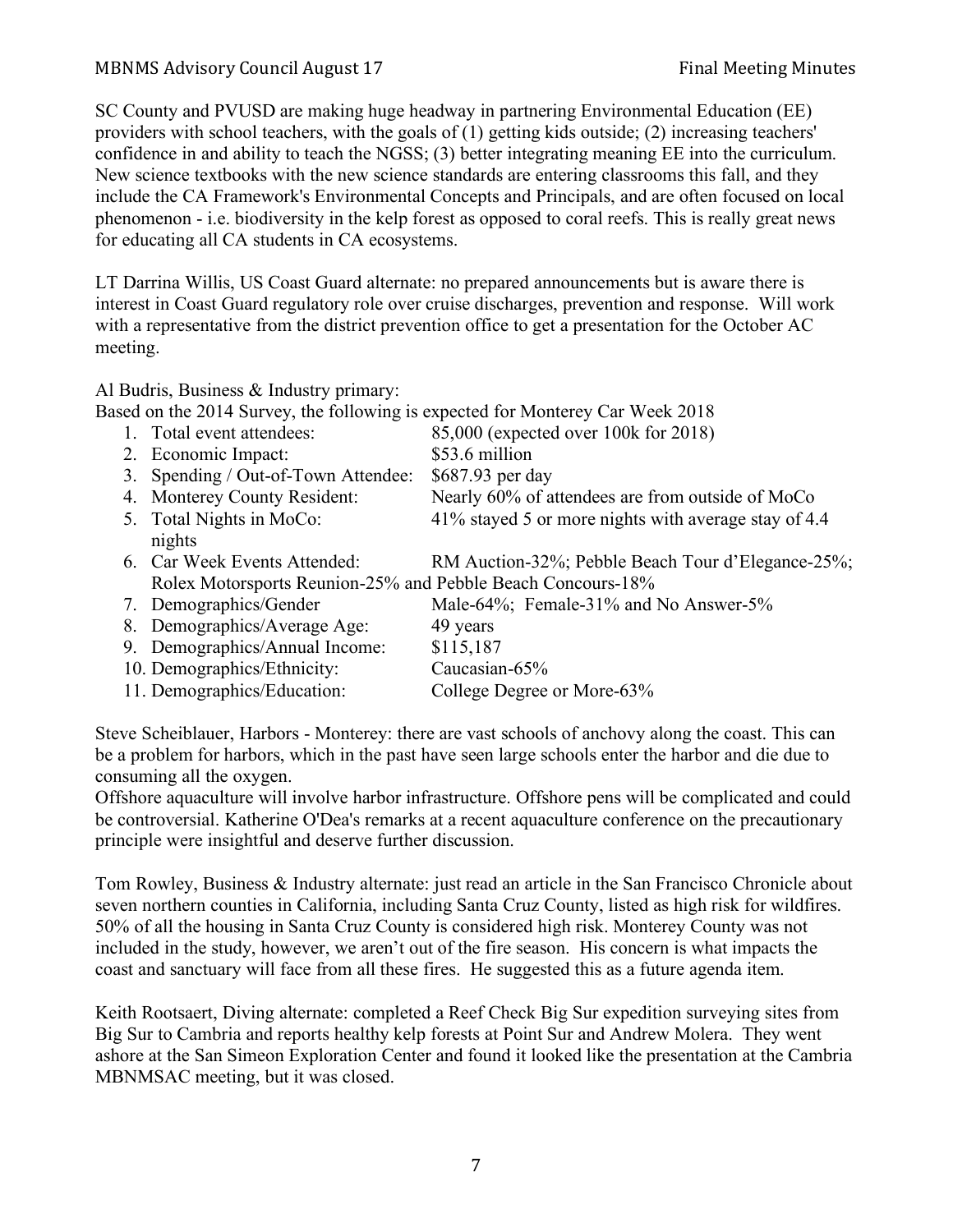Keith participated in the urchin removal event at Albion Cove in Mendocino County and there were over a hundred volunteers and it was well-organized and thought out to make one large hole instead of a hundred little holes. But when the leader capsized his boat it became a hundred little holes. Keith is working with the north coast leaders to create a website to recruit and keep contact with volunteers.

Special Collection Permit for the north coast, incomplete letter received, MPAs removed from application.

SCP for central coast - slow walk week 10. No word if or when it will be approved.

Keith entered the Monterey Bay ShootOut: 165 people entered, 87 videos entered, over 800 pictures entered.

Submitted comments on California State MPA Action Plan due 8/16/18

## **IV-b. Update from NOAA Office of Law Enforcement's Dayna Matthews**

Dayna Matthews announced his retirement and an official last day of September  $30<sup>th</sup>$ . August  $18<sup>th</sup>$ marks Dayna's 20<sup>th</sup> year of federal service with OLE. He thanked everybody for the opportunity to speak with them in this forum. This will be his last official AC meeting visit. His replacement has been identified as Special Agent Don Tanner. Special Agent Tanner has been with OLE for 15+ years. Most recently he was the lead agent on the Tomales Bay project getting illegal moorings removed.

Dayna gave an update on OLE staffing. An officer for Monterey Bay was identified and is being trained. All background checks are complete. This summer OLE advertised for five new agent positions, one of those being for California. Over 1,200 applications were received and are currently being reviewed.

## **V. INFORMATION ITEM: Marine plastics and microfibers**

Dr. Sherry Lippiatt, California Regional Coordinator for NOAA's Marine Debris Program, gave a presentation on the Marine Debris Program and its pillars: prevention, removal, research, regional coordination and emergency response. She started with an overview of marine debris including the definition and sources. Prevention is addressed mainly through education and outreach as well as through NOAA Marine Debris Prevention Grants. She mentioned the NOAA Marine Debris Removal Grant Program federal funding opportunities for fiscal year (FY)'19 was announced in August. Save Our Shores was a recipient of this grant in FY'17. They have performed a significant amount of kayak and standup paddleboard cleanups in watersheds leading into MBNMS. Dr. Lippiatt also discussed how marine debris is being addressed through research. The Marine Debris Program has a citizen science program, the Marine Debris Monitoring and Assessment Project. Since 2012, this project has performed over 4,400 surveys at over 330 monitoring sites in nine countries. 2016 surveys showed consumer related collected plastic debris was more than double that of collected fishing related debris in Alaska, California and Oregon. In Hawaii and Washington, collected fishing related plastic debris was about the same as that of collected consumer related debris. When prevention grants are not offered, research grants are available. The focus for FY'19 research grants is risk assessment or exposure of populations to debris, debris fate and transport and gains in ecosystem services after debris removal. Lastly, she mentioned an example of coordinated efforts. The California Ocean Litter Prevention Strategy was developed in partnership with Sea Grant California and Ocean Protection Council which outlines how they will be addressing marine debris over the next six years.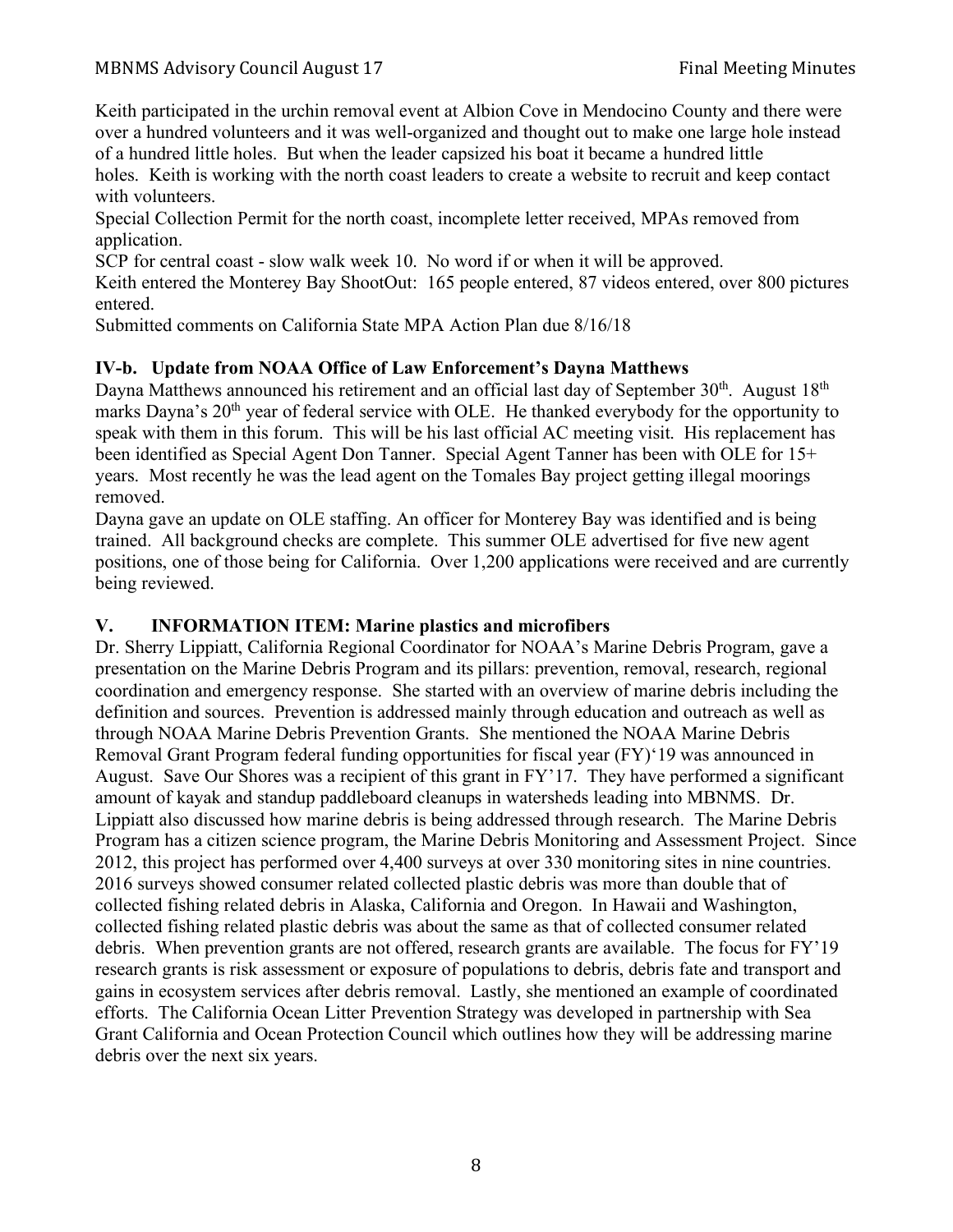### MBNMS Advisory Council August 17 Final Meeting Minutes

Katherine O'Dea, Conservation primary and Save Our Shores Executive Director, gave a presentation on how Save Our Shores is addressing marine plastics. She gave an introduction to plastics and why they have become an issue. She shared statistics such as eight million tons of plastic end up in the ocean every year. Also, by 2050 oceans are expected to contain more plastics than fish. In 2017, Save Our Shores collected over 38,700 pieces of micro-plastics during beach clean-ups. Katherine discussed some short-term solutions already in effect to marine plastics such as polystyrene packaging bans and single use plastic bag bans. Save Our Shores recently submitted a petition to the Santa Cruz Board of Supervisors asking them to focus on four items: single use plastic toiletry bottles in hotels, microfiber filters for laundry facilities, single use coffee pods and single use plastic bottles of less than one gallon. Katherine ended with longer term solutions for marine plastics. The goal is to go from a linear economy to a circular economy. In other words, moving away from packaging ending up in a landfill to recovering, recycling and reusing packaging.

Tim Goncharoff, Integrated Waste Management Programs Coordinator with County of Santa Cruz Department of Public Works, gave a presentation on the steps taken in Santa Cruz County to protect MBNMS and the county from plastic pollution. Tim opened by stating plastic pollution has been a concern of Santa Cruz County for some time and there is great focus on protecting the sanctuary. In 2008 Santa Cruz County banned Styrofoam use in the food service industry and outlawed the retail sale of it by 2012. Single use plastic bags were also banned in 2012. By 2017 it was required all food service ware to be recyclable or compostable. Santa Cruz County's environmental laws have been the model more than one hundred times in California and beyond. National chains such as Jamba Juice and Coldstone Creamery have started to change their national policies based on Santa Cruz County ordinances. Tim ended by mentioning there is still plenty to do and products to address such as plastic water bottles, plastic swabs, k-pods and plastic microfibers.

#### Advisory Council Member Discussion:

Advisory Council members asked Tim Goncharoff for clarifying information about microfiber laundry filters, disposing of compostable items as well as the continued use of single use plastic produce bags and plastic clamshells.

Advisory Council members asked Dr. Sherry Lippiatt about NOAA's involvement in addressing waste and debris from wildfires ending up in sanctuaries as well as any change in direction within the Marine Debris Program under the Trump administration.

### **VI. INFORMATION ITEM: Report on research cruise aboard NOAA Ship** *Bell M. Shimada*

Chad King, Research Specialist for MBNMS' Research team, gave a presentation on a recent research cruise at Davidson Seamount from July 15<sup>th</sup> to July 24<sup>th</sup>. Chad gave an overview of Davidson Seamount, seamount ecosystem and previous expeditions at this location. He gave an overview of NOAA Ship *Bell M. Shimada* and its equipment. Chad discussed the main goals and objectives of this research cruise as well as the projects being conducted. The goals included better understanding the linkages between climate, oceanographic conditions, and the abundance and distribution of seabirds, marine mammals, and their primary prey species such as zooplankton and fish as well as better understanding the distribution of microplastics in the offshore environment. Objectives included: conducting visual surveys along fixed transects to collect abundance and distribution data for seabirds, marine mammals, and other surface wildlife; collecting profile of water data including temperature, salinity, fluorescence, dissolved oxygen, and turbidity; collecting underway temperature, salinity, and fluorescence data; collect underway acoustic data to estimate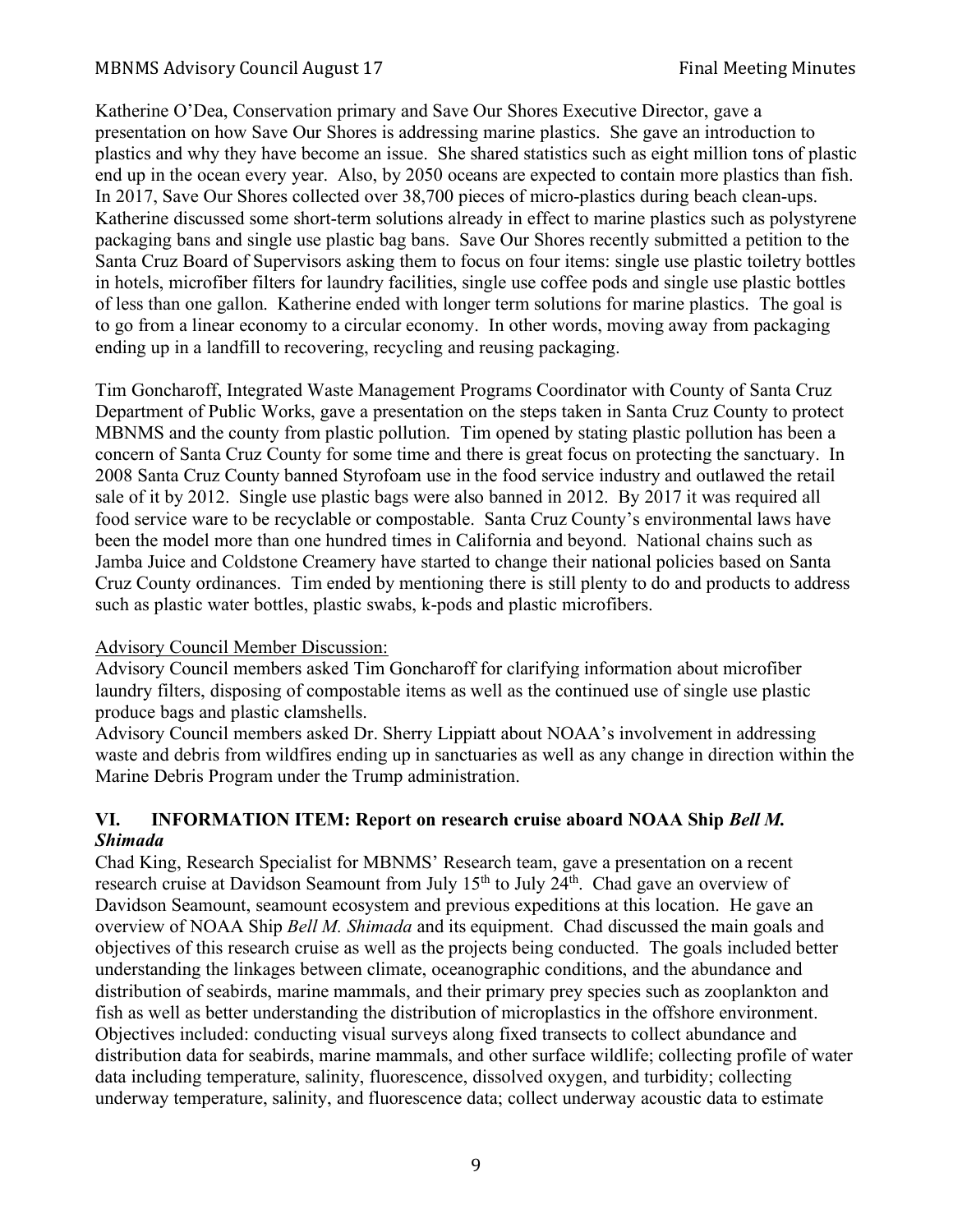zooplankton and ichthyoplankton biomass. Chad presented videos and images demonstrating the marine mammal surveys, seabird surveys, CTD, plankton sampling, krill and fish sampling as well as persistent organic pollutants sampling. Chad ended by mentioning an upcoming opportunity MBNMS has aboard Ocean Exploration Trust's EV *Nautilus* October 21st through November 1st. The focus will be to complete initial surveys of a linear feature next to Davidson Seamount as well as biological sampling.

## **VI. STANDING ITEM: Working Group Updates**

Research Activity Panel (RAP): The Research Activity Panel meets five time per year and has not met since the last SAC meeting, but we do have some information to share.

1. The international Deep-Sea Biology Symposium will be held at the Monterey Conference Center September 9-14. It is co-hosted by the Monterey Bay Aquarium Research Institute and the Monterey Bay Aquarium. It's certain to showcase some amazing discoveries. In charge of organizing the Symposium is RAP vice-chair Steve Haddock, who also serves as Vice President for Conferences at the Deep-Sea Biology Society. The conference website is http://dsbs2018.org. One-day passes are available for purchase if people want to join a particular session.

2. In early July, MBNMS scientists participated on a research cruise to Sur Ridge. There's a short write-up in the quarterly Office Report. Monterey Bay sanctuary's Andrew DeVogelaere, Erica Burton and Chad King will give a presentation on their coral work from this and previous research cruises at the Deep-Sea Biology Symposium.

3. Later in July, Monterey Bay Sanctuary's Erica Burton, Amity Wood and lead scientist Chad King participated on the NOAA Ship *Bell M. Shimada* research cruise to the Davidson Seamount. Of particular interest to me was the collection of highly concentrated water samples for chemical analysis of pollutants. We currently know very little about pollution in this type of environment. 4. Sanctuary scientist Dr. Steve Lonhart recently participated in SCUBA surveys along the Sonoma coast to gather information about sea urchin-bull kelp interactions. The West Coast Regional research vessel *Fulmar* assisted boats and divers from CDFW in the effort. More information is in the Office Report.

5. RAP members have recently been sharing information about the current dynamics of sea urchins and kelp forests in Monterey Bay sanctuary. One recommendation has been to do a comprehensive review of recent monitoring data, including satellite imagery and diving surveys to ground truth urchin densities relative to kelp spatial patterns. This is certainly a situation that highlights the value of long-term monitoring, and it would be great to use data from transects at Hopkins and elsewhere that have been monitored since at least the1980s.

6. Members of the RAP participate on the sanctuary's Water Quality Protection Program Committee. That committee recently discussed the need for long-term monitoring and an assessment of the cumulative effects of climate change and traditional water quality stressors such as pesticides, industrial compounds, metals, nutrients, and pathogens. Climate change is causing increased ocean acidification, higher temperatures, lower dissolved oxygen and increased harmful algal blooms. These can all combine with pollutants to produce impacts that are difficult to predict. The State has issued a draft CA Ocean Acidification Action Plan and Representatives have proposed legislation in Congress to support research and advice on ocean acidification, so there may be funding targeted for this type of long-term assessment. MBNMS is considered an ocean acidification hotspot so action taken here would be valuable.

Conservation Working Group (CWG): The CWG has been exploring the possibility of leading a collaborative effort to advocate for Extended Producer Responsibility of Packaging legislation at the